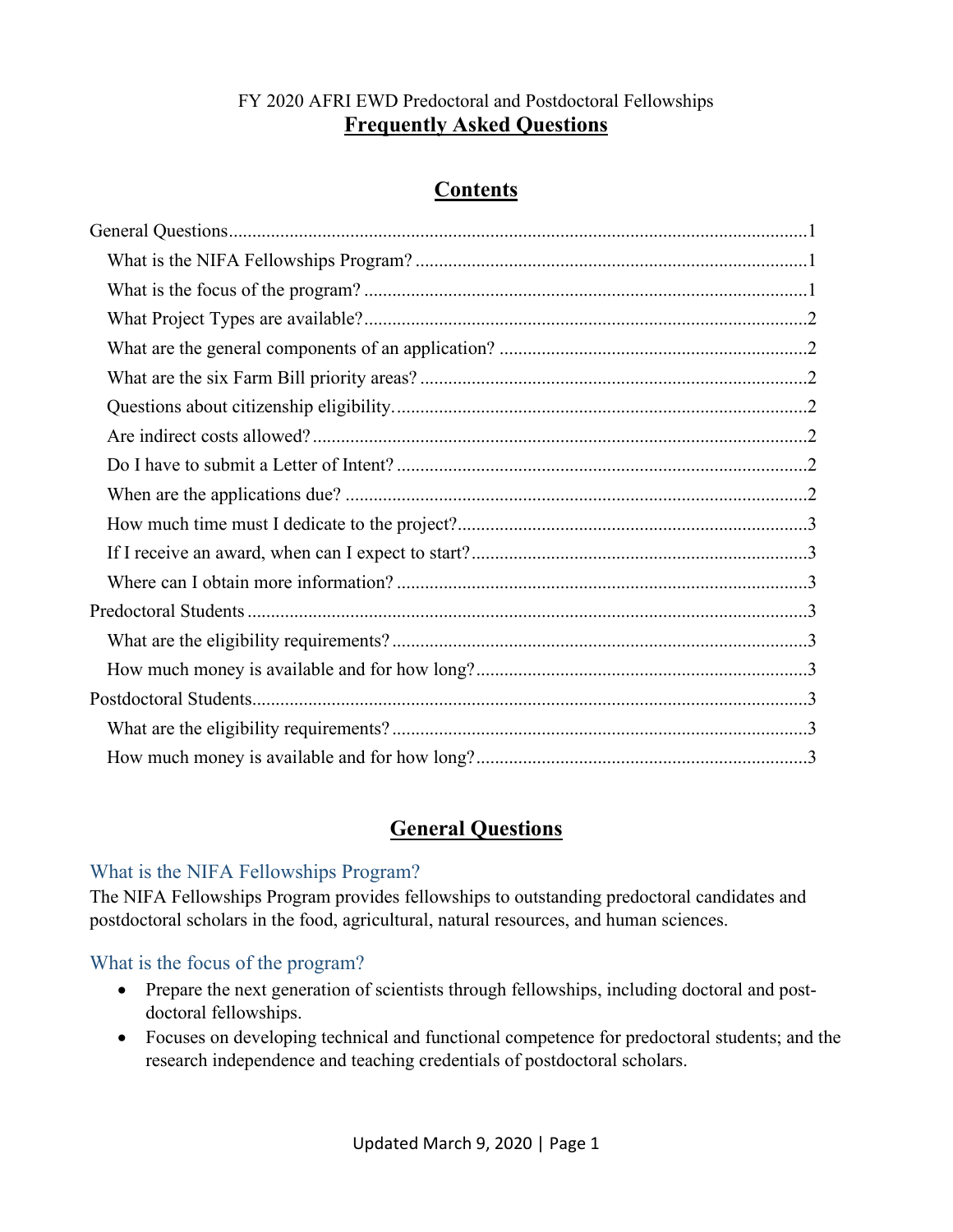# <span id="page-1-0"></span>What Project Types are available?

There are four project types available across the Agriculture and Food Research Initiative (AFRI):

- Single-function Research Projects,
- Single-function Education Projects,
- Single-function Extension Projects, and
- Integrated Projects which include at least two of the three functions of the agricultural knowledge system (research, education, and extension)

Applicants must propose one of the AFRI project types specified within the relevant program area description beginning in Part II, C of the RFA. Only project types specifically solicited under each program area or program area priority described in Part II, C of the RFA will be considered for review. A detailed description of the [project types available](https://nifa.usda.gov/sites/default/files/resource/AFRI-Project-Types.pdf) across AFRI is on the website.

### <span id="page-1-1"></span>What are the general components of an application?

- Focused research, education, and/or extension objectives that are aligned with one of the six AFRI Farm Bill priorities;
- Well-developed academic experiences and global competencies;
- Productive and interactive mentoring; and
- Appropriate and applicable training activities.

# <span id="page-1-2"></span>What are the six Farm Bill priority areas?

- Plant health and production and plant products;
- Animal health and production and animal products;
- Food safety, nutrition, and health;
- Bioenergy, natural resources, and environment;
- Agriculture systems and technology; and
- Agriculture economics and rural communities.

### <span id="page-1-3"></span>Questions about citizenship eligibility.

As per the FY 2020 AFRI EWD RFA, the individual (i.e., student) seeking support via the application (whether as the applicant or through the mentor institution) must be a citizen, national, or permanent resident of the United States.

### <span id="page-1-4"></span>Are indirect costs allowed?

No. Institutional allowance, in lieu of indirect costs, not to exceed \$3,000 per year, may be requested.

### <span id="page-1-5"></span>Do I have to submit a Letter of Intent?

No. The AFRI EWD predoctoral and postdoctoral fellowships program is not requesting letters of intent.

### <span id="page-1-6"></span>When are the applications due?

• Fiscal Year 2020 competition: Thursday, August 13, 2020 (5:00 p.m. EDT)